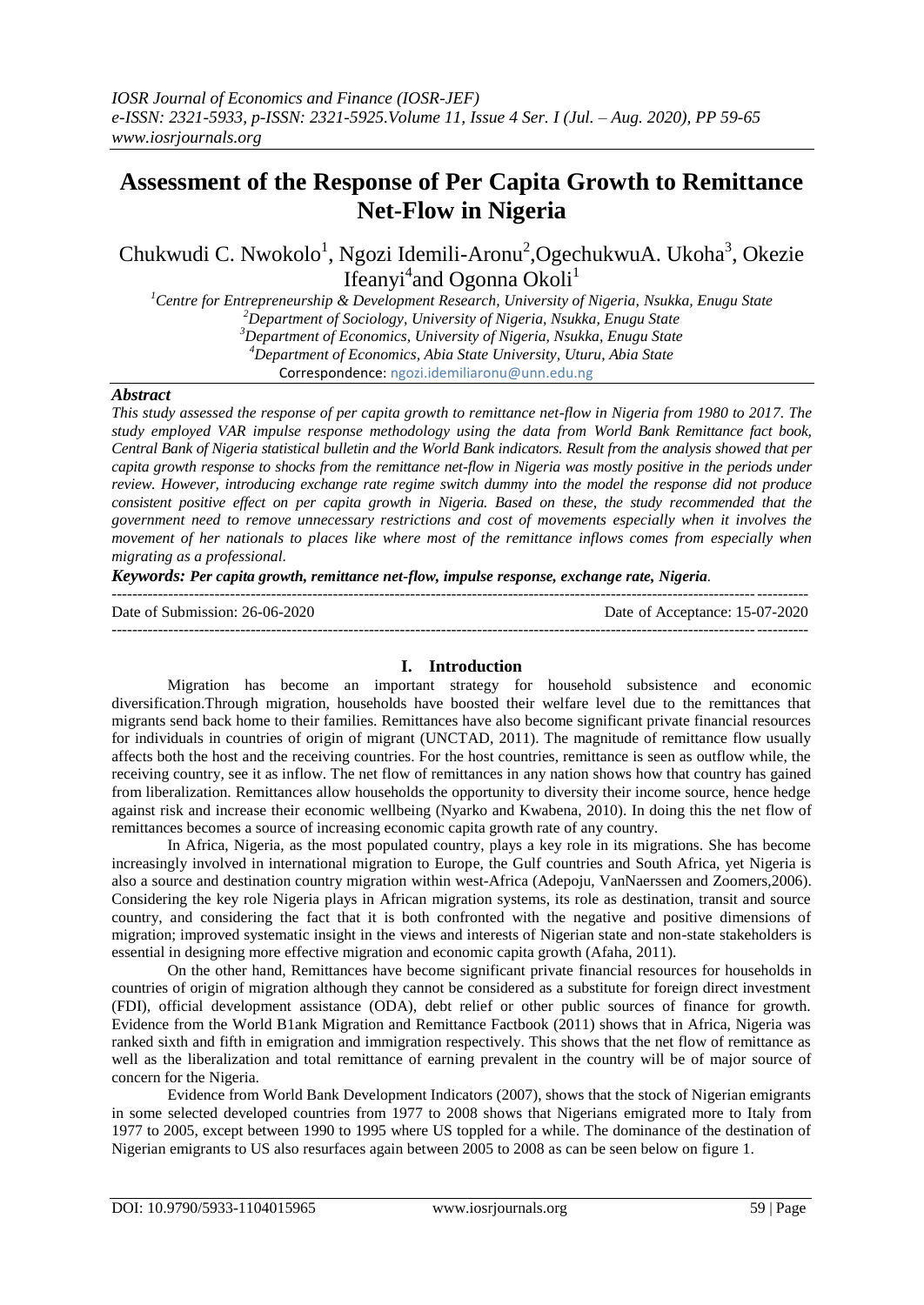

**Figure 1Stock of Nigeria Emigrants in selected developed countries**



Similarly, the immigration of foreigners into the country has also been on the increase. Evidence from Afaha, (2011) shows that most of the immigrants in the country mostly those from Africa which greater part of them where from neighbouring West African countries has been on the increase. This shows that Nigeria is indeed a country of source and receiver of remittances and migration.

Just like emigration and immigration, inflow and outflow (net flow) of remittances have also been on the increase and has equally become positive. The figure below shows the periods of negative net flows and when net remittance flow became positive in Nigeria. The figure showed a clear picture of the inflow, outflow and net flow of remittances in the country, and it shows that not until 1990 that Nigeria had her first positive remittance net flow. But since 1990, the remittance net flow has been positive. What this means is that the size of remittance inflow into the country has toppled the size of outflow. This could equally be seen below on figure3.





**Source: Researchers computation. Figure 3 Figure of remittance inflow, outflow and positive net flow of Nigeria.**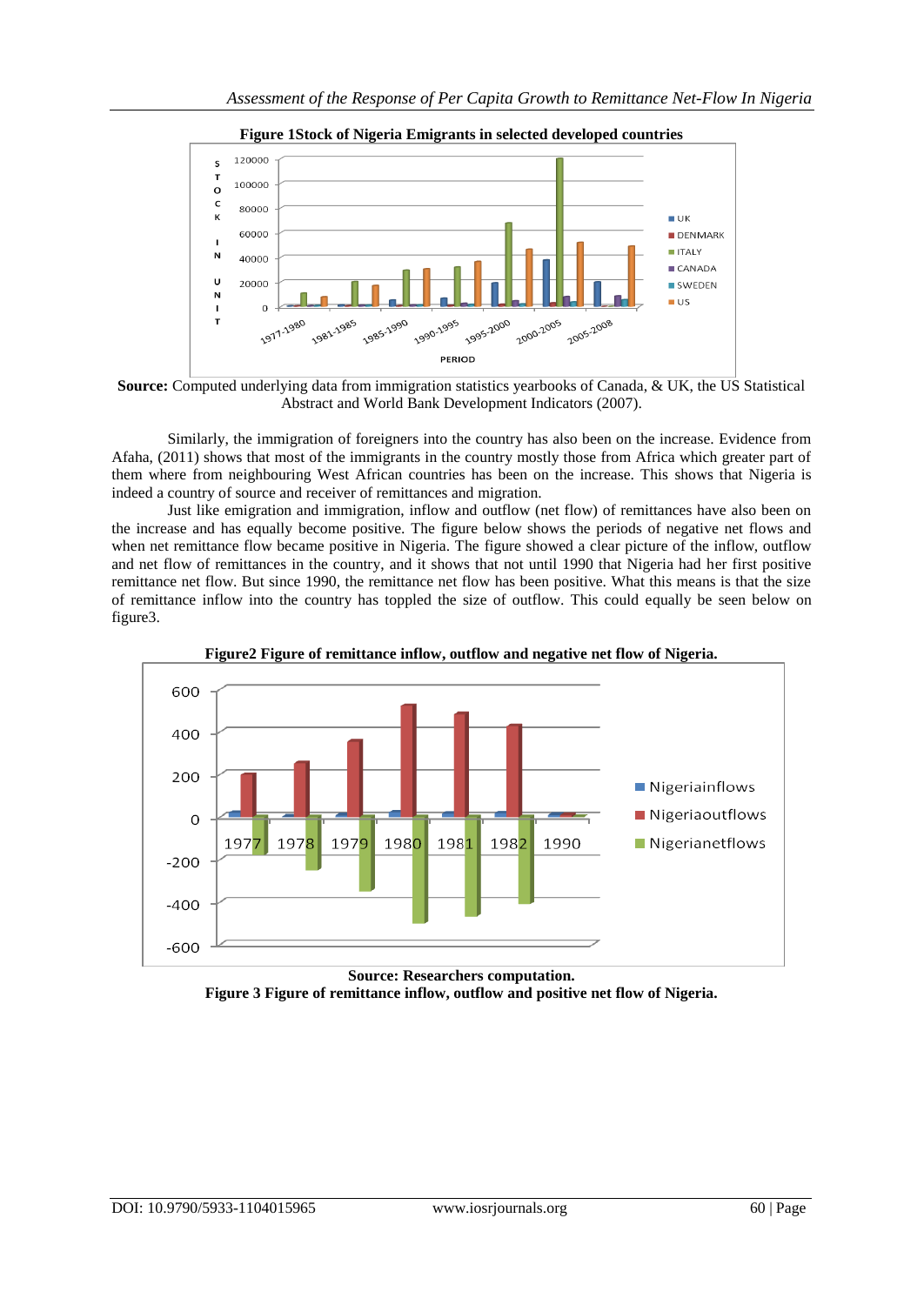

**Source: Researchers computation.**

Despite the rising positive net remittance flow in Nigeria, the size of the country"s economic capita growth is still very low when compared to her counterpart. For instance, the nation"s economic capita gross domestic product (GDP) has not fared well when Nigeria is compared with other countries in Africa aspiring to be among the top economies in the world. Evidence from CIA World Fact book (2012), showed that in 2011, Nigeria was ranked  $177<sup>th</sup>$  in the world and  $17<sup>th</sup>$  in the continent. This could be seen on figure 4 below. Figure 4 below shows that despite the increase in remittance net-flow to Nigeria (even after recording the highest inflow of remittance in Africa in 2011), she is still by far less than her mates in terms of improving the aggregate welfare of the users of remittances.



**Source: Researchers computation.**

From the discussions above, one could see that Nigeria remains a source and destination country for remittances but the inflow of remittances into the country have surpassed its outflows. Similarly, the high positive net flow has equally not measured quite well with GDP per capita when compared to other countries. Considering the nature of remittances as being used by households and its ability to genuinely affect household welfare, the response of remittance net-flowand per capita economic growth becomes important. This therefore becomes the thrust of this study.

## **II. Theories behind Remittance flow**

Quite a lot of theoretical postulations have delved into why people remit. However, only a very few of these postulations are often accepted. For instance, the theory of Altruism, this theory according to n a dominant Lopez – Cordova and Olmedo, (2006) was the most dominant and greatest reason why remitters remit to their country of origin. This theory states that the major reason for migration in mostly less developed (especially among poor households) was to improve the welfare of the people at home. Another rationale for remittance flow was self-interest. According to this postulation, migrants remit to help them acquire their own personal belonging like building of houses, buying of lands, cars, setting-up of business, among others. Going further,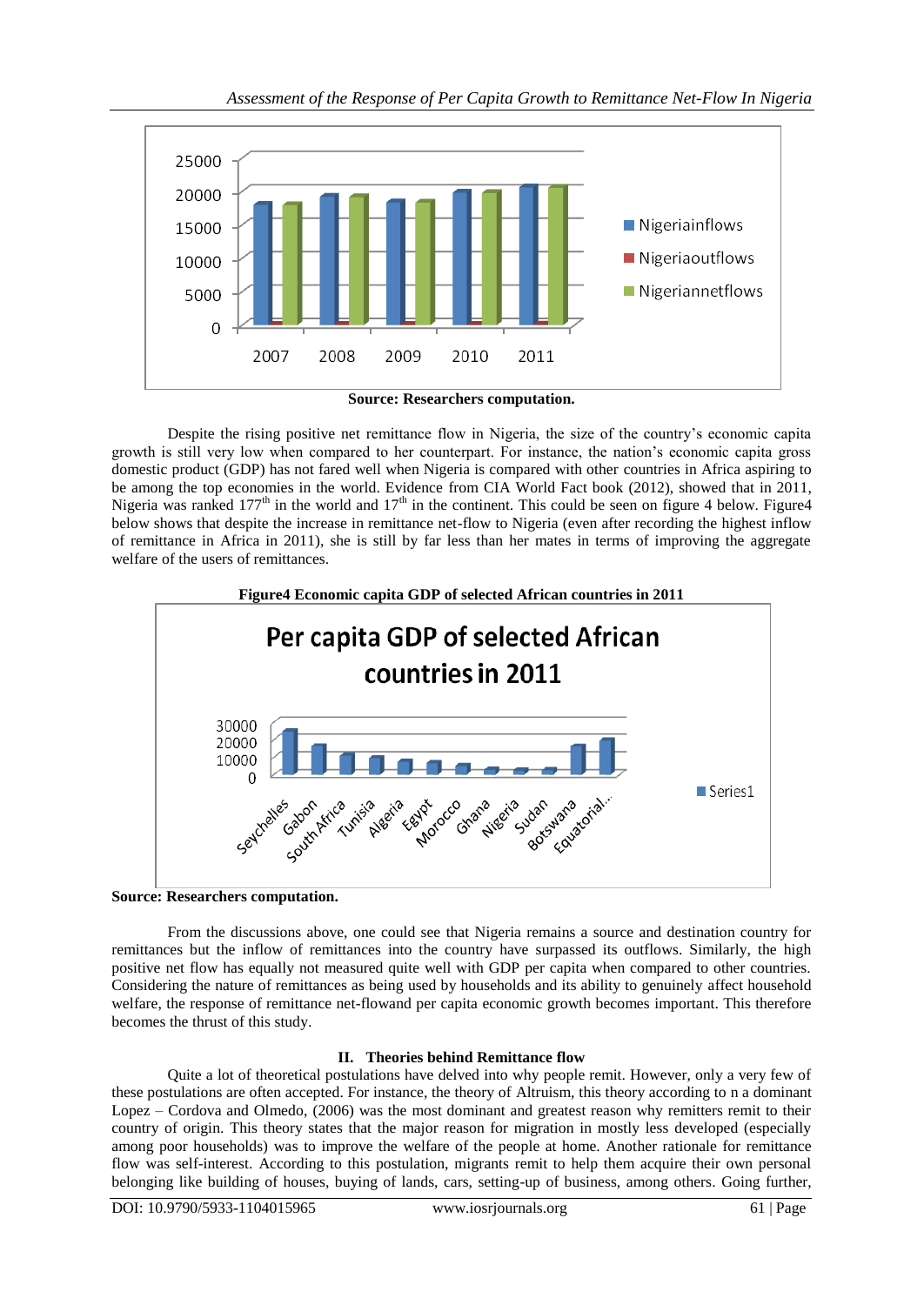some other theorist opines that remitters remit to settle debt. This rationale was because some of the remitters borrowed to travel while some may remit to retrieve their relatives out of indebtedness so they send the money to offset such debt.

Another rationale which determines the flow of remittance is the need to diversify risks in the. Lucas and Stark (1985) argued that families use remittance (a product of the migration of their relatives) as a coinsurance strategy to spread the risks faced by households. Families" value this rationale in the sense that most households in less develop countries always believe that better opportunities lay outside their country. More so, some other theorists have also opined that people remit to pay for services rendered. The rationale behind this may be payment for such services like; taking care of the immigrant's children, house, property among others (Akinpelu et al, 2013). Migrants also remit to their home country with the aim of starting a business with it. Ruiz – Arranz, (2006) supports this rationale by positing that many migrants remit (especially) money to either their relatives or friends to start up businesses for them or even buy financial assets like shares among others. According to Arranz, these people do this because when they convert the currency of their host country to the currency of their home country, they could use it to start at least a small scale business.

## **III. Methodology**

The analysis in this study followed the theoretical formulation of the Mundell-Fleming model for an open economy where the effect of remittances in an economy was best modeled using exchange rate and exchange rate regimes as control variablesfollowing Kireyev (2006)as below;

Y = (C+I) *g* + (C+I) *p* + (X-M+*NCT+NY)*………………………………………….…………. (1) where,

(C+I)  $g$  and (C+I)  $p$  are net factor income (NY) and net current transfers (NCT) – which capture the remittances. The (X-M+*NCT+NY*) is defined as current account balance (CAB). Remittances, as private flows, firstly affect only private consumption and investment, that is,  $(C + I)$  p.

However, following Kireyev(2006) suggestionthat the effect or response of remittance to growth depends on the interaction between the scale of net remittances and the unknown marginal inclination to save. Based on this, growth in economy becomes a function of remittances, exchange rate and exchange rate regime and this relationship is stated below as equation 2. mly private consumption and investment, that is,  $(C + I)$  p.<br>However, following Kireyev(2006) suggestionthat the effect or response of remittance to growth depends on the<br>nteraction between the scale of net remittances and

where,

 $Y_t$  = Per capita growth at time T

 $B_0 =$ Constant

 $Rem_t = Remittance$  at time T

 $EXC_t = Exchange$  rate at time T

 $EXR_t = Exchange$  rate regime dummy at time T

 $\mu_t$  = Error term at time T

By substitution to reflect the purposes of this study, equation 2 above becomes equation 3 where Y at time T will become economic capita growth rate and REM at time T will represent remittance net-flow at T. This relationship is stated below as equation 3;  $\mathbb{E}XR_t$  = Exchange rate regime dummy at time T<br>  $u_t$  = Error term at time T<br>  $\mathbb{E}Y_t$  substitution to reflect the purposes of this study, equation 2 above becomes equation 3 where Y at time T<br>
will become economic c

To address the objective of this study, the study specified the economic capita growth as a function of remittance net-flow and other explanatory variables (that is, exchange rate, dummy (0, 1) for exchange rate regimes in Nigeria occasioned by Structural Adjustment Programme (SAP), inflation, and foreign direct investment).

The economic capita growth equation is estimated in nominal terms thus, the implicit function of this model takes the form;

 $Y_t = f(REM_t, EXC_t, EXP_t, INF_t, FDI_t) \dots (4)$ 

This can be stated in a more empirical function as:

 $Y_t$  = Economic per capita growth at time t

 $REM_t =$  Remittance net-flow at time t,

 $EXC<sub>t</sub>=$  exchange rate at time t

 $EXR_{Df}$  = Exchange Rate Regime D at time t

 $INF_t = Inflation rate at time t$ 

 $FDI_t$  = Foreign Direct Investment at time t

In order to examine the response of economic capita growth to the independent variables, the study followed Muftaween&Hussainatu, (2014) to specify the reduced form n-variable VAR model of order k as follows: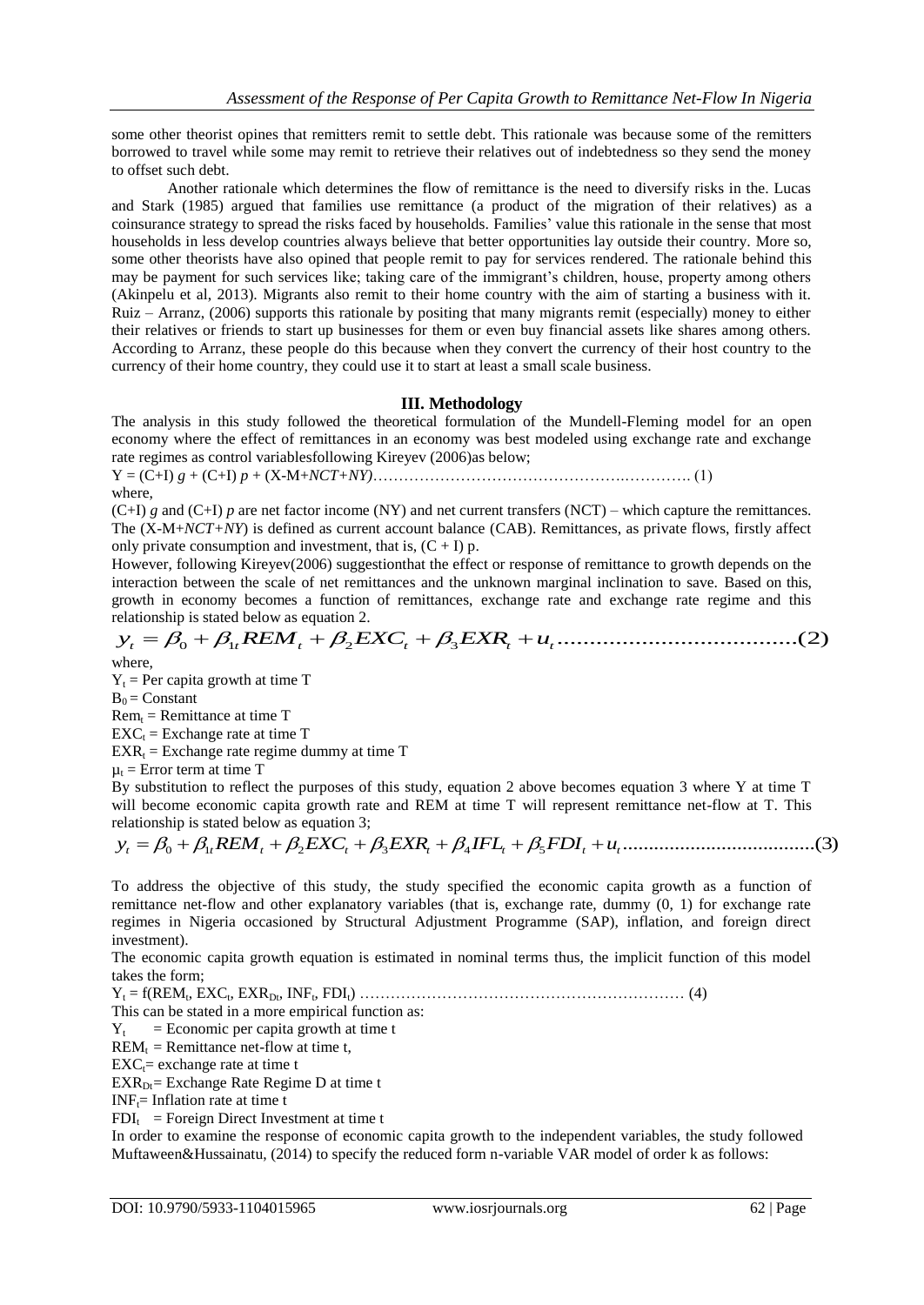0 1 *n i t t i <sup>t</sup> i G G* ………………………………………………………………… (5)

where,

 $G =$  vector of endogenous variables

 $\boldsymbol{\beta}_i$  = parameters (  $\lambda, \alpha, \beta, \theta$  and  $\delta$  ) to be estimated

economic capita growth to remittance net-flow and the dynamic effect of shocks on the endogenous variables included in the model. Based on this, the study re-specifies the VAR model in equation (5) as follows:<br>  $\Delta v = \frac{2}{$ 

G = vector of endogenous variables  
\n
$$
\rho_i
$$
 = parameters  $(\lambda, \alpha, \beta, \theta$  and  $\delta)$  to be estimated  
\nThe impulse responses computed from the VAR estimates was used to ascertain the response of  
\neconomic capital growth to remittance net-flow and the dynamic effect of shocks on the endogenous variables  
\nincluded in the model. Based on this, the study re-specifies the VAR model in equation (5) as follows:  
\n $\Delta y_i = \lambda_0 + \left[ \lambda_i \sum_{i=1}^n \Delta rem_i + \alpha_i \sum_{i=1}^n \Delta exc_i + \beta_i \sum_{i=1}^n \Delta extr_i + \theta_i \sum_{i=1}^n \Delta inf_i + \delta_i \sum_{i=1}^n \Delta fdi_i \right] + \epsilon_{1i} \cdot .6a$   
\n $\Delta rem_i = \alpha_0 + \left[ \lambda_i \sum_{i=1}^n \Delta y_i + \alpha_i \sum_{i=1}^n \Delta exc_i + \beta_i \sum_{i=1}^n \Delta err_{d_i} + \theta_i \sum_{i=1}^n \Delta inf_i + \delta_i \sum_{i=1}^n \Delta fdi_i \right] + \epsilon_{2i} \cdot .6b$   
\n $\Delta exc_i = \beta_0 + \left[ \lambda_i \sum_{i=1}^n \Delta rem_i + \alpha_i \sum_{i=1}^n \Delta y_i + \beta_i \sum_{i=1}^n \Delta err_{d_i} + \theta_i \sum_{i=1}^n \Delta inf_i + \delta_i \sum_{i=1}^n \Delta fdi_i \right] + \epsilon_{2i} \cdot .6c$   
\n $\Delta extra_i = \theta_0 + \left[ \lambda_i \sum_{i=1}^n \Delta rem_i + \alpha_i \sum_{i=1}^n \Delta y_i + \beta_i \sum_{i=1}^n \Delta exc_i + \theta_i \sum_{i=1}^n \Delta inf_i + \delta_i \sum_{i=1}^n \Delta fdi_i \right] + \epsilon_{2i} \cdot .6d$   
\n $\Delta inf_i = \delta_0 + \left[ \lambda_i \sum_{i=1}^n \Delta rem_i + \alpha_i \sum_{i=1}^n \Delta y_i + \beta_i \sum_{i=1}^n \Delta exc_i + \theta_i \sum_{i=1}^n \Delta extr_{d_i} + \delta_i \sum_{i=1}^n \Delta fdi_i \right] + \epsilon_{2i} \cdot .6e$   
\n $\Delta fdi_i = \phi_0 + \left[ \lambda_i \sum_{i=1}^n \Delta rem_i +$ 

where, the variables are as explained above.

The level of variations in economic capita growth from each of the endogenous regressors determine how significant or not, shocks from such variable are to the economic capita growth in Nigeria.The data for this study was gotten from the World Bank Remittance fact book, Central Bank of Nigeria statistical bulletin and the World Bank indicators.

### **IV. Results and Discussions**

Since the estimated variables were time series, the study subjected the variables to Augmented Dickey-Fuller test for unit root at the 5% critical value to ensure they become stationary. However, the result for the transmission of structural shocks from remittance net flows to economic capita growthwas presented below as table 1.

| <b>Periods</b> | LogREM      | -<br>logEXC | <b>EXR</b>  | logINF      | logFDI     |
|----------------|-------------|-------------|-------------|-------------|------------|
| Year 0         |             |             | $\theta$    |             |            |
| Year 1         | $-0.364603$ | .467852     | .305279     | .227061     | .297954    |
| Year 2         | .066523     | .042659     | $-0.754386$ | $-11226$    | $-.091832$ |
| Year 3         | $-.038898$  | .310127     | $-1.5267$   | $-.05639$   | $-192625$  |
| Year 4         | $-081259$   | .215533     | $-1.46771$  | .038849     | .030435    |
| Year 5         | .015281     | .093143     | $-1.22067$  | $-.077143$  | .03731     |
| Year 6         | .012768     | .038143     | $-0.868374$ | $-.0759$    | .108877    |
| Year 7         | .022294     | .012647     | $-412857$   | $-0.025624$ | .146282    |
| Year 8         | .047192     | $-0.019946$ | $-133048$   | $-.003551$  | .132644    |
| Year 9         | .043252     | .00836      | $-.001435$  | .010662     | .096973    |
| Year 10        | .029569     | .037043     | .040198     | .01602      | .071092    |

**Table 1 Impulse Response of Economic growth to the Explanatory variables Summarized Result**

## **Source: Researcher's result**

The result on Table 1 shows the summarized impulse response result of the response of economic growth per capita to shocks from the remittance net-flow, exchange rate, exchange rate regime dummy, inflation rate and foreign direct investment. Usually, the impulse response shows the effects of shocks on the adjustment path of the variables. It is of importance to note that this kind of analysis always seek basically to reveal the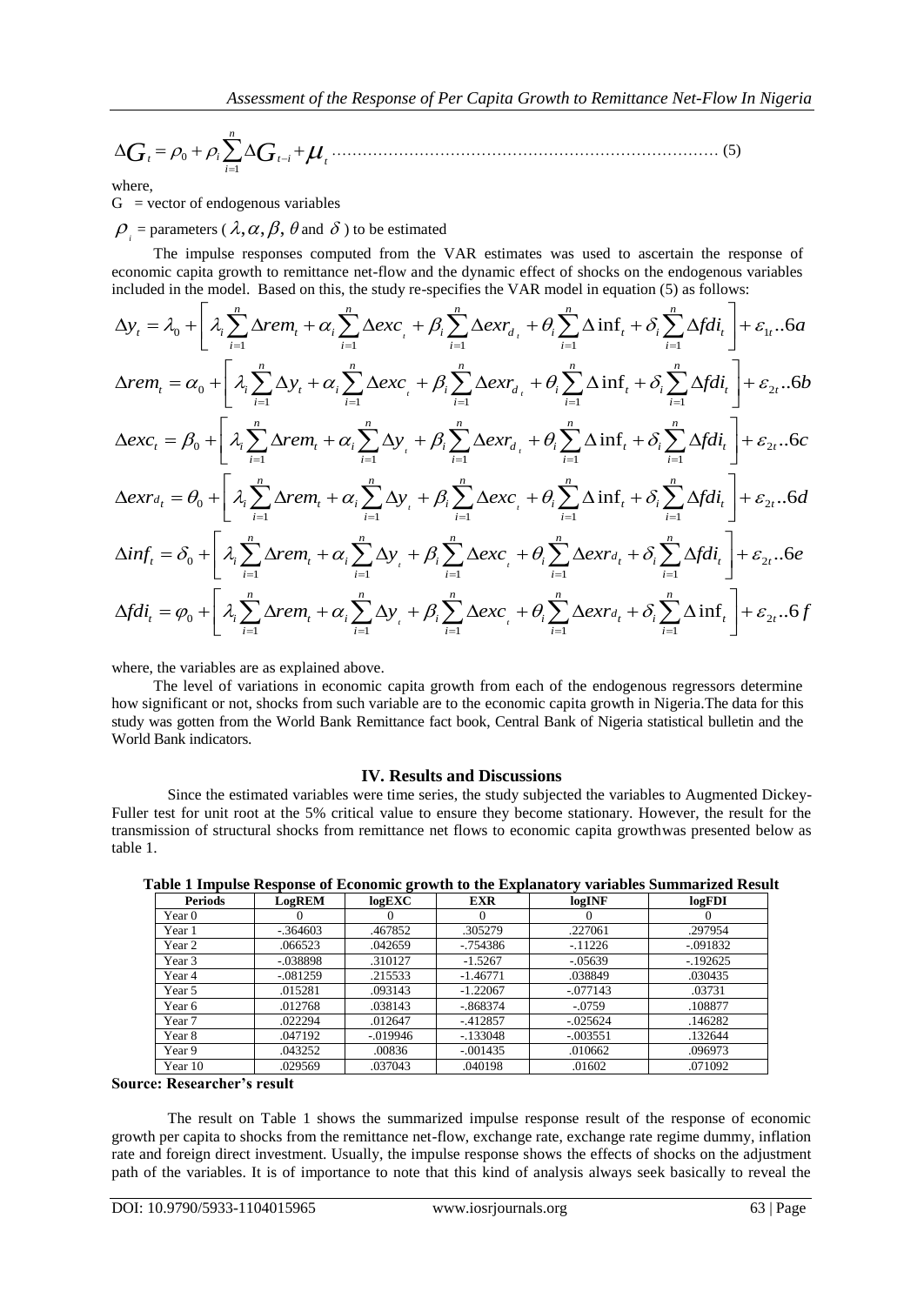effect of one standard deviation shocks on each of the variables over time horizon. What this mean is that the test shows the response of economic growth per capita to shocks in itself as it appeared in the appendix, but the study intend to focus in the one highlighted in the objective of this study as supported by the framework chosen for this study showcased in equation 6a. More so, corresponding graph is in the appendix for better comprehension of the response function. As could be seen in the summarized result above, in the first period (year 0) the response is usually zero for all the variables except when a variable responds to itself as seen in the appendix. Then from the year 1, the response of economic growth to remittance net-flow shocks was negative (- .37) but in year 2 the response became positive (.07). What this means is that in year 1, any shock in remittance net-flow would reduce economic growth in the country while in year 2, any shock in remittance net-flow would increase economic growth in the country. This positive response didn"t last as the negative response came again in year 3 and stayed till year 4 from where the response remained positive till year 10.On the other hand, the response of economic growth per capita to shocks in exchange rate from year 1 was positive till year 8 when it showed a negative response (signifying that a shock in exchange rate would lead to a decline in economic growth per capita in year 8 in Nigeria. But as seen on Table 1 above, from year 9, the response became positive till the last year, year 10.

The result for exchange rate regime dummy shock to economic growth per capita showed that apart from in year 1 and year 10, the response of economic growth to shocks from exchange rate regime were all negative. What this means is that the shock transmitted by switching exchange rate regime increased economic growth in year 1 but from year 2 till year 9, the shock reduced economic growth and after that in year 10 it increased economic growth.Furthermore the response of economic growth to shock from inflation as reported on table 1 above showed that the relationship was mostly positive. Specifically, the shock in year 1 was positive while the shocks in year 2 to year 3 were negative. The positive relationship was again witnessed in year 4 but from year 5 through year 8 the relationships were negative. However, in years 9 and 10, the relationship became consistently positive, meaning that the shock transmitted by inflation increased economic growth in those periods.

Going further, the shock transmitted by FDI to economic growth was positive in year 1 but in years 2 and 3, it became negative and from year 4 through to year 10 the shocks transmitted were consistently positive. This showed that the shock transmitted by FDI inflow on economic growth most times were positive. What this means is that shocks from FDI increases economic growth in Nigeria based the period under review.

#### **V. Conclusions**

Migration of people has improved household welfare especially in many developing countries through the remittance the migration generates. This has resulted in many families going as far as contributing money to ensure that their family member migrates. The result of theper capita growth response to remittance net-flow in this study showed that remittance net-flow, exchange rate, exchange rate dummy (representing the switch from rigid to flexible exchange rate), inflation rate and FDI inflows all transmit positive and negative shock at various times to economic growth per capita of Nigeria. However the shocks transmitted by remittance net-flow, exchange rate, inflation and FDI inflow to a great level were positive, implying that they affect per capita growth positively. While, the shocks transmitted due to the switch of exchange rate was mostly negative implying a decrease in economic growth in Nigeria.Since remittance net-flow transmits positive shocks to economic growth per capita, unnecessary restrictions in movement of people out of Nigeria need be reduced to encourage emigration and improve household economic welfare. More so, most of the shocks transmitted by the switch in exchange rate regime were negative, hence the country has not benefited so much from the switch, therefore, there is the need for government and policy makers to examine the effectiveness of the system or even go for a managed float.

#### **References**

- [1]. Abdih Y., Chami R., Jihad D., and Montiel P., (2008), "Remittances and institutions: Are remittances a curse?", IMF working paper No.WP/08/29.
- [2]. Adelman, I and J. E. Taylor (1992), "Is Structural Adjustment with a Human Face Possible? The Case O Mexico", Journal of Development Studies, 26, 387-407
- [3]. Adepoju, A. van Naerssen, T and A. Zoomers (2006). Proceedings of the experts" meeting. International migration and national development: Viewpoints and policy initiatives in the countries of origin. Working papers Migration and Development series, Report No. 2. Nijmegen.
- [4]. Afaha J, (2011): Migration, Remittance and Development in Origin Countries: Evidence from Nigeria. Paper Presented in the 6th African Population Conference in Ouagadougou, Burkina Faso on 5th – 9th December, 2011.
- [5]. Akinpelu, Y., Ogunbi, O., Bada, O. &Omojola, O. (2013). Effects of Remittance Inflows on Economic Growth of Nigeria. Developing Country Studies ISSN 2224-607X (Paper) ISSN 2225-0565 (Online). www.iiste.org. Vol.3, No.3, 2013
- [6]. Arranz, M. (2006) Boosting Economic Growth. Institute of Development Studies http:/www.idzl.org.
- [7]. CIA World Factbook (2012): Country comparison of per capita GDP at PPP. [file:///D:/Documents%20and%20Setting/GDP%20-](file:///D:\Documents%20and%20Setting\GDP%20-%20per%20capita%20(PPP)) [%20per%20capita%20%28PPP%29%20](file:///D:\Documents%20and%20Setting\GDP%20-%20per%20capita%20(PPP)) %20Country%20Comparison.htm.